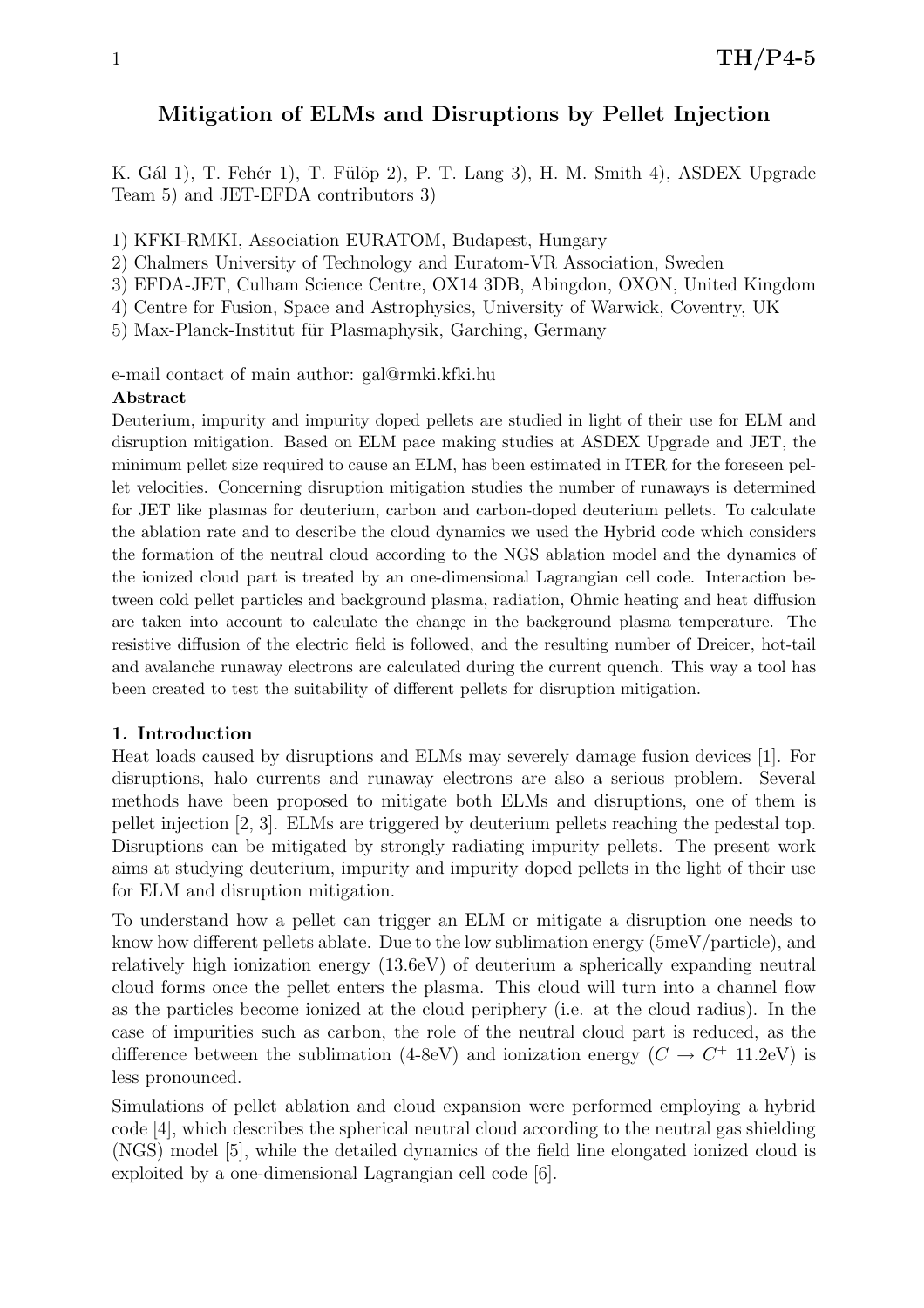For low velocity deuterium pellets the shielding effect of the ionized cloud part plays a significant role, while in the high velocity limit it becomes negligible. The shielding effect decreases with speed because it correlates with the amount of material deposited during the time interval the pellet spends in its cloud (flux tube). Consequently, it is not only important for low velocities, but also for large pellet sizes to properly model the ionized cloud. For example, the hybrid code gives a 30% lower ablation rate than the NGS model (which does not include the ionized cloud) as can be seen on the occasion of a 1 mm pellet in Fig. 1. Therefore, the hybrid code was applied for all simulations of deuterium and carbon doped deuterium pellets. In ITER the



FIG. 1: The ratio of the hybrid and NGS ablation rates as a function of velocity. The target plasma temperature is 800 eV and density is  $2 \cdot 10^{19}$  m<sup>-3</sup>.

expected pellet velocities range from 300 to 500 m/s [7] and the pellet radius will be much greater than 1 mm, so the effects of the ionized pellet cloud can be more important than for pellets used in present devices. It should be emphasized here that this effect can be reduced by drifts.

## 2. Effects in the fast time domain

Simulation were performed in connection with ELM triggering experiments performed at AS-DEX Upgrade [2] and JET [8]. In both machines all injected pellets trigger an ELM before the pellet reaches the pedestal top, although different pellets induced different density perturbations (deposited particles/m). The minimum perturbation is caused by the fastest and smallest technically available pellet. In ASDEX Upgrade this is a 1000 m/s and 0.5 mm pellet causing a perturbation of  $\sim 2 \cdot 10^{20}$  m<sup>-1</sup> in the pedestal region (middle of the pedestal). For JET experiments, high resolution data are only available for high field side injection, so a simulation was performed for such a case [8]. The pellet mass was taken to be the same as in the experiment (yielding 2.45 mm radius), while its radial veloc-



FIG. 2: The size of the pellet (number of deuterons) required to reach the ITER pedestal top as a function of the velocity for LFS injection line.

ity was 115 m/s. The perturbation strength was found to be  $8 \cdot 10^{20}$  /m in this simulation. As all these pellets trigger ELMs we can conclude that the above calculated perturbation strength ( $\sim 10^{20}$  /m) is enough to trigger ELMs in ASDEX Upgrade and in JET. The pellet velocities in ITER are foreseen to be similar to the ones used at JET and ASDEX Upgrade, so the minimum density perturbation strength can also be assumed to be of the same order as in these two machines. First we assumed that every pellet reaching the ITER pedestal top triggers an ELM, therefore we calculated the particle content of such pellets. The simulations were performed for thee typical pellet injection scenarios with "Reference pedestal" (pedestal temperature: 4keV, width along the pellet path: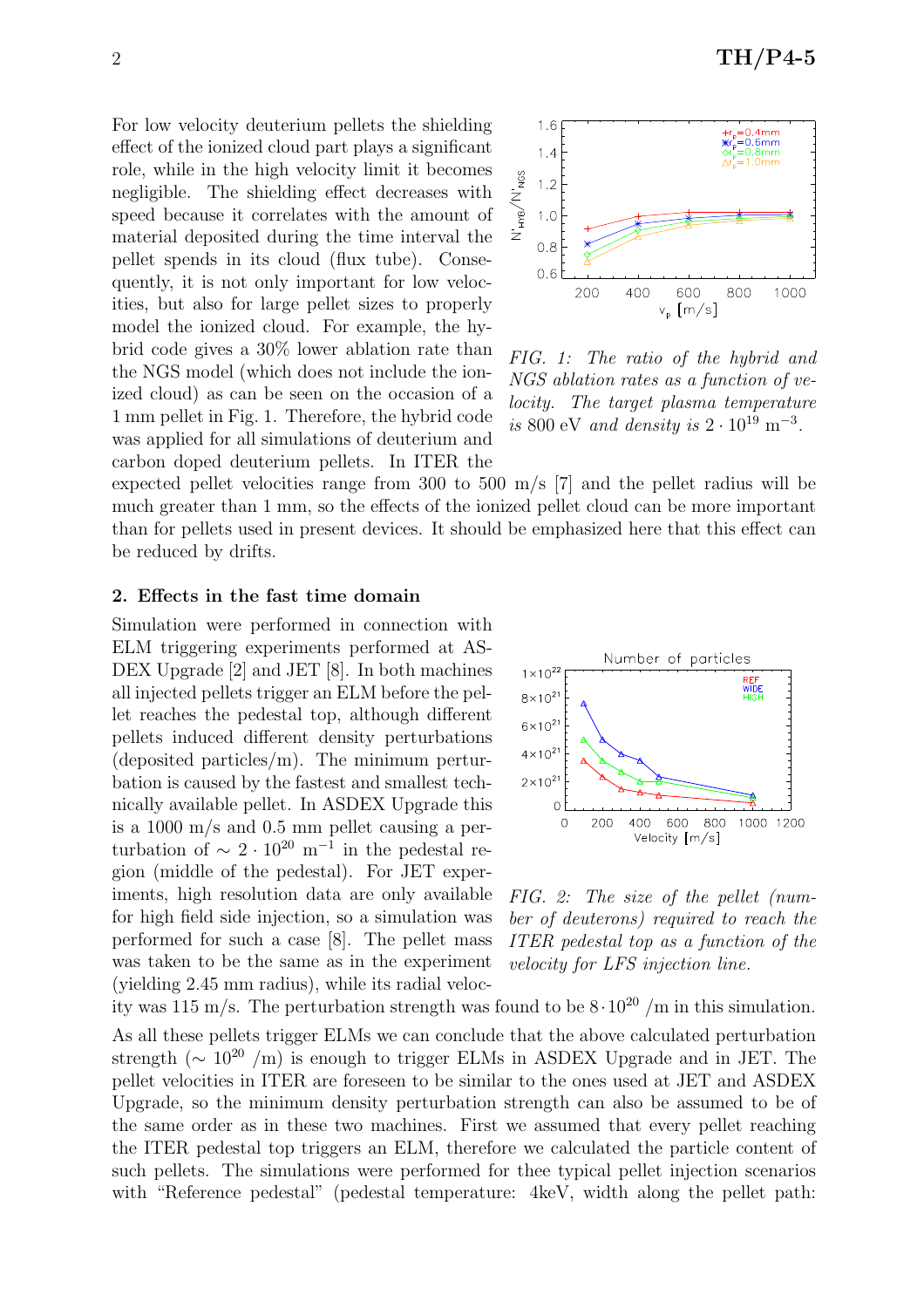10cm), "High pedestal" (pedestal temperature: 5keV, width along the pellet path: 10cm) and "Wide pedestal" (pedestal temperature: 4keV, width along the pellet path: 20cm). The particle content of pellets having 300m/s and 500m/s velocity was of the order of  $1 - 4 \cdot 10^{21}$  deuterons (see Fig. 2). For all the simulated ITER pellets in Fig. 2 the perturbation strength is in the order of  $10^{21}$  /m, larger than in ASDEX Upgrade and JET. If the pellet induced perturbation triggering an ELM is measured by the number of deposited particles per meter, than all pellets in Fig. 2 will trigger an ELM in ITER. In contrast to our expectations that ELM triggering efficiency depends on density perturbation strength, detailed experiments at ASDEX Upgrade [9] showed that there is no correlation between the strength of the pellet induced MHD perturbation (measured by Mirnov coils etc) and the number of ablated or deposited particles. The magnitude of the perturbation signal only correlates with the pellet position in the plasma. This would indicate that the strength of the pellet induced perturbation is above the saturation level of ELM triggering, if the scenario is prone to ELMs, therefore a well defined lower density limit for ELM triggering cannot be given in this way.

Besides particle deposition, the pellet induces a perturbation by cooling. On a short time scale ( $\sim 10 \mu s$ ) the pellet cools the plasma by energy absorption consumed for ablation and cloud formation. This initial cooling is followed by a temperature decrease due to the dilution of the pellet particles in the background plasma. On a longer time scale we modeled the temperature evolution of the plasma with energy balance equations.

As the pellet travels into the plasma it ablates and forms consecutive cylindrical clouds. In the first phase the temperature of the background plasma,  $T_{\rm e}^{\rm bg}$  is decreased due to heat absorption by the cloud [10]. This energy is extracted from a flux shell containing the cloud. Such a flux shell is bounded by two nearby flux surfaces, separated radially by a distance equal to the cloud diameter  $(2R_{\rm{cld}})$ , and its volume is denoted by  $V_{\text{fit}}$ . The heat is absorbed at the cloud periphery:

$$
\frac{d}{dt} \left[ \frac{3}{2} n_e^{\text{bg}} T_e^{\text{bg}} V_{\text{fit}} \right] = -2\pi R_{\text{cld}} q_{\parallel} (R_{\text{cld}} + z_{\text{cld}} \cdot q_{\perp} / q_{\parallel}),\tag{1}
$$

where  $z_{\text{cld}}$  is the toroidal cloud extension and  $n_{\text{e}}^{\text{bg}}$ is the density of the background plasma. The quantities  $q_{\parallel}$  and  $q_{\perp}$  are the parallel and perpen-



FIG. 3: Temperature decrease due a deuterium pellet with  $r_p = 3$  mm  $(6.8 \cdot$  $10^{21}$  particles) and  $v_p = 160$  m/s.

dicular heat fluxes  $(q_\perp/q_\parallel \sim 5\%)$ . The field elongated size of the cloud is important, since it determines the heat absorption in the perpendicular direction. The perpendicular heat absorption is especially important for impurity or impurity doped pellets, which produce relatively long clouds, while it is negligible for deuterium pellets, which give shorter clouds.

Once the pellet leaves its cigar shaped cloud (flux tube) and forms another one, the particles from the pellet cloud will spread out over the flux surface and the density  $(n_e)$ increase is estimated by simply summing up the number of the electrons:

$$
n_e V_{\text{ft}} = n_e^{\text{bg}} (V_{\text{ft}} - V_{\text{cld}}) + n_e^{\text{cd}} V_{\text{cld}}.
$$
\n
$$
(2)
$$

where  $V_{\text{cld}}$  and  $n_{\text{cld}}$  are the volume and the density of the cloud. Here we should note that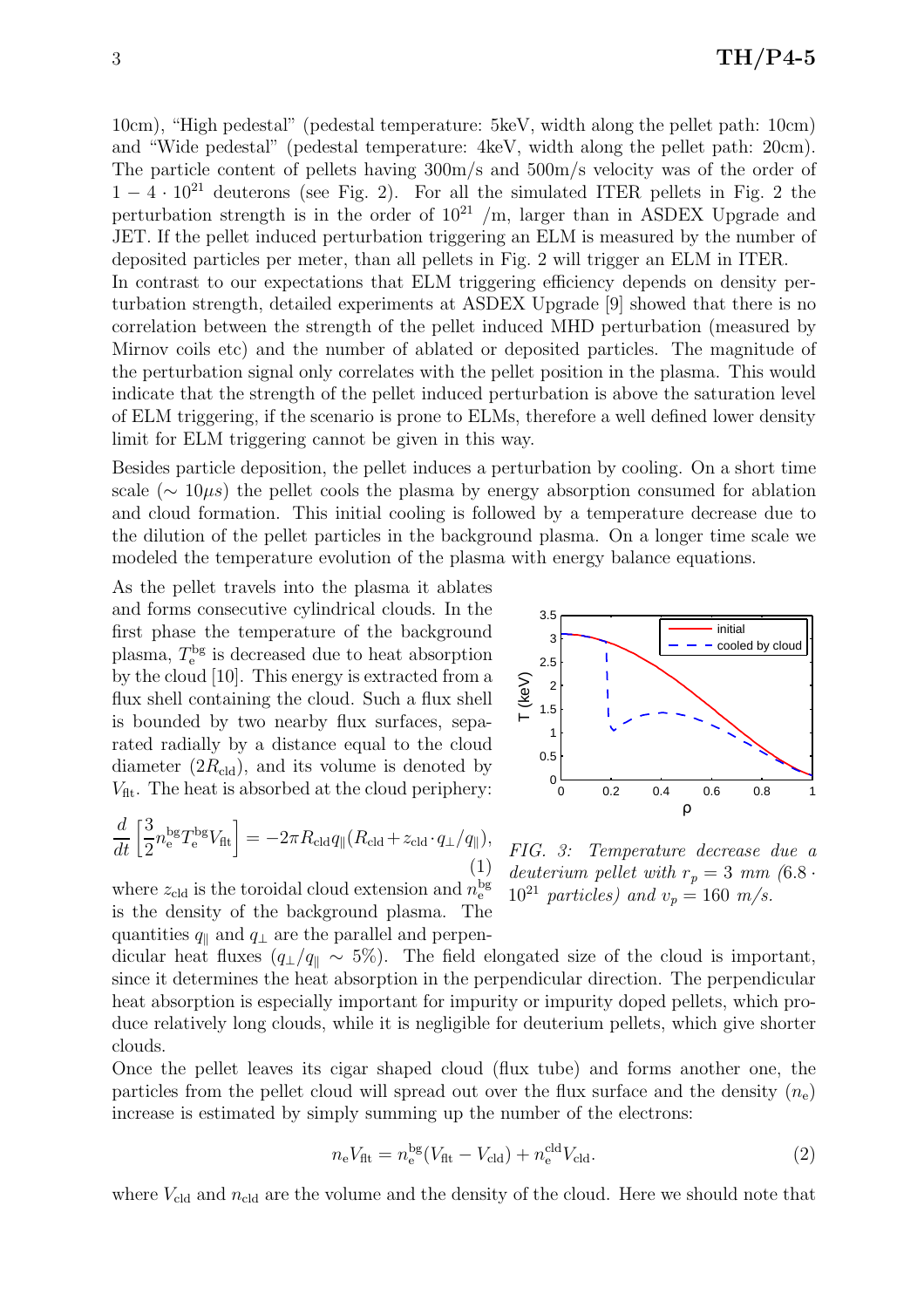particles might be moved from the cloud or from the flux surface by drift effects etc, but these effects are neglected in the present work.

The flux surface averaged temperature is estimated by energy conservation:

$$
n_{\rm e}T_{\rm e}V_{\rm fit} = n_{\rm e}^{\rm bg}T_{\rm e}^{\rm bg}(V_{\rm fit} - V_{\rm cld}) + n_{\rm e}^{\rm cd}T_{\rm e}^{\rm cd}V_{\rm cld}.
$$
\n(3)

In the plasma edge, the deuterium pellet induced flux surface averaged cooling is low even for a large pellet (see Fig. 3), but the local, toroidally asymmetric cooling can be higher close to the pellet, which might contribute to ELM formation. The present approach cannot give a clear answer to how the pellet induced cooling contributes to ELM formation.

The plasma cooling effect is especially important when the injected pellet is used for disruption mitigation. For deuterium pellets the absorbed heat is mainly consumed by cloud expansion, while in the case of carbon and carbon doped deuterium pellets it is radiated. Already in the first part of the cooling process, when heat transport issues can be neglected, the energy absorption from the background plasma is higher for impurity or impurity doped pellets than for deuterium pellets. The time dependence of the plasma density (sum of the electrons in the cloud and of the background plasma) and temperature is shown in Fig. 4, emphasizing the difference between deuterium, carbon and carbon doped deuterium pellets.



FIG. 4: The electron temperature and density evolution induced by deuterium, carbon and carbon doped deuterium pellets (1% carbon) with  $r_p = 0.9$  mm and  $v_p = 200$  m/s.

### 3. Long term issues

For disruption mitigation scenarios, it is important to model what happens on the longer time scale of the current quench, which can even be of the order of seconds. During and after the flux surface homogenization, the background plasma evolution can be described by the energy balance equations for pellet ions  $(p)$ , deuterons  $(D)$  and electrons  $(e)$ :

$$
\frac{3}{2}\frac{\partial (n_{\rm e}T_{\rm e})}{\partial t} = \frac{3n_{\rm e}}{2r}\frac{\partial}{\partial r}\left(\chi r \frac{\partial T_{\rm e}}{\partial r}\right) + P_{\rm OH} - P_{\rm line} - P_{\rm Br} - P_{\rm ion} + P_{\rm c}^{\rm eD} + P_{\rm c}^{\rm ep},\tag{4}
$$

$$
\frac{3}{2}\frac{\partial(n_{\rm D}T_{\rm D})}{\partial t} = \frac{3n_{\rm D}}{2r}\frac{\partial}{\partial r}\left(\chi r \frac{\partial T_{\rm D}}{\partial r}\right) + P_{\rm c}^{\rm De} + P_{\rm c}^{\rm Dp},\tag{5}
$$

$$
\frac{3}{2}\frac{\partial(n_{\rm p}T_{\rm p})}{\partial t} = \frac{3n_{\rm p}}{2r}\frac{\partial}{\partial r}\left(\chi r \frac{\partial T_{\rm p}}{\partial r}\right) + P_{\rm c}^{\rm pe} + P_{\rm c}^{\rm pD},\tag{6}
$$

where energy losses due to ionization  $(P_{\text{ion}})$ , Bremsstrahlung  $(P_{\text{Br}})$  and line radiation  $(P_{\text{line}} = \sum_i n_i n_e L_i(n_e, T_e))$  are considered as well as energy gain through Ohmic heating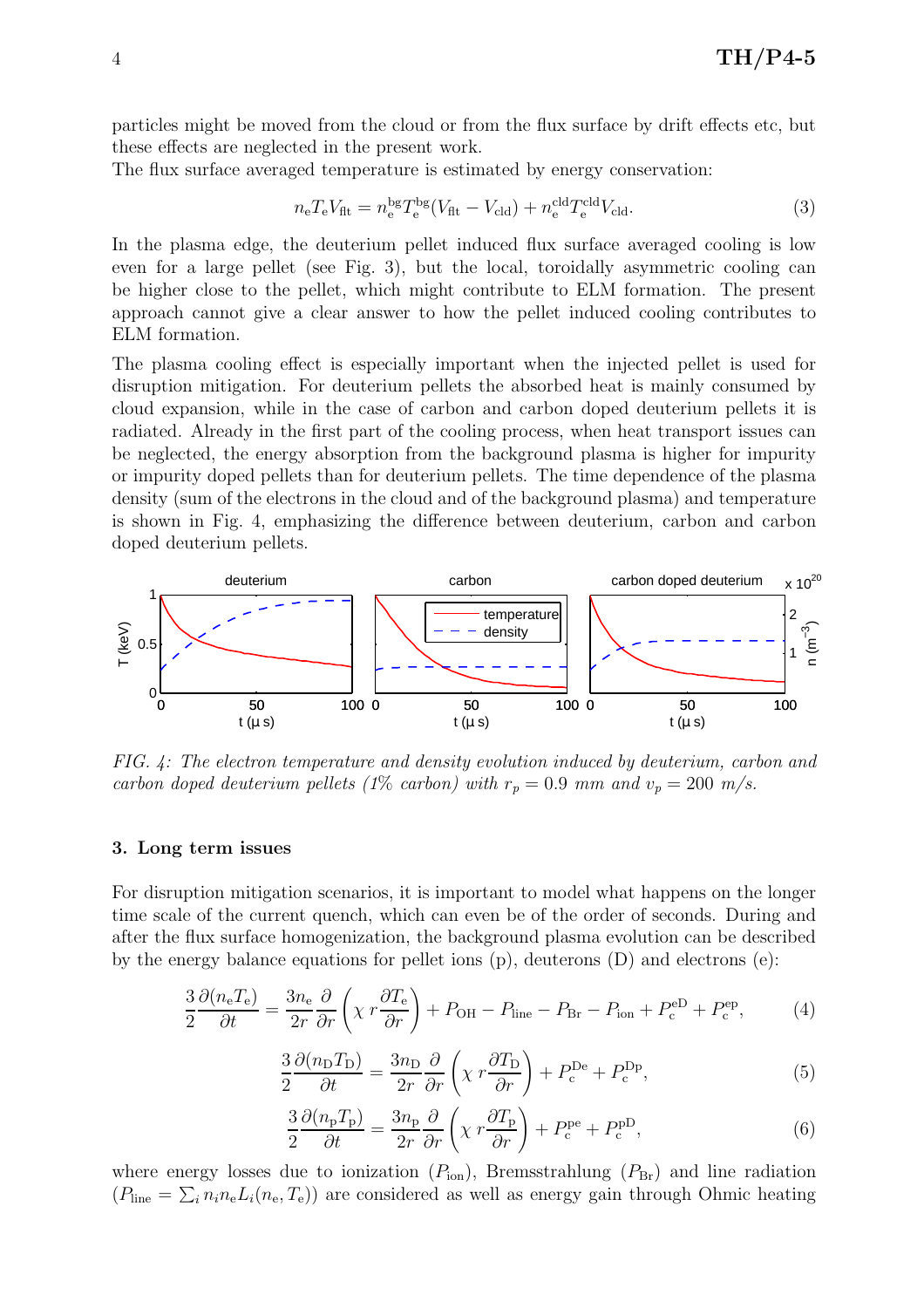$(P_{\text{OH}} = \sigma_{\parallel} E^2)$ . Line radiation  $(P_{\text{line}})$  is the sum of the radiation of each charge state  $n_i$ , which evolve due to electron impact ionization and the radiative recombination. The different particle species are coupled by the collisional energy exchange terms  $P_c^{kl}$  =  $3n_k(T_l - T_k)/(2\tau_{kl}),$  where the heat exchange time is  $\tau_{kl} = \frac{3\sqrt{2}\pi^{3/2}\epsilon_0^2 m_k m_l}{me^4 Z_l^2 Z_l^2 \ln \Lambda}$  $\frac{\sqrt{2\pi^{3/2}\epsilon_0^2}m_k m_l}{n_l e^4 Z_k^2 Z_l^2 \ln\Lambda}\left(\frac{T_k}{m_k}\right)$  $\frac{T_k}{m_k}+\frac{T_l}{m_l}$  $m_l$  $\Big)^{\frac{3}{2}}$ . Heat diffusion is treated according to a simple diffusion model ( $\chi = 1 \text{m}^2/\text{s}$ , averaged gyro-Bohm value). These equations are solved together with a model for the current decay and runaway electron generation in a runaway code [10].

As the plasma cools, its conductivity drops  $(\sigma_{\parallel} \sim T_e^{3/2})$ , and a toroidal electric field is induced which keeps the current constant on time scales short compared to the current quench. The electric field is governed by the Maxwell equations and Ohm's law:

$$
\frac{1}{r}\frac{\partial}{\partial r}\left(r\frac{\partial E}{\partial r}\right) = \mu_0 \frac{\partial}{\partial t}\left(\sigma_{\parallel} E + n_{\rm run}ec\right). \tag{7}
$$

If the electric field exceeds the critical electric field  $(E_c = m_e c/(e\tau))$  runaway electrons are produced. Two primary runway generation mechanism are considered in this study: Dreicer and hot tail runaway generation. This is an extension of our earlier studies, which only included the Dreicer runaway generation at a rate [10]:

$$
\frac{dn_{\text{run}}^D}{dt} \simeq \frac{n_e}{\tau} \left(\frac{m_e c^2}{2T_e}\right)^{3/2} \left(\frac{E_D}{E}\right)^{3(1+Z_{\text{eff}})/16} e^{-\frac{E_D}{4E} - \sqrt{\frac{(1+Z_{\text{eff}})E_D}{E}}},\tag{8}
$$

where  $\tau = 4\pi \varepsilon_0^2 m_e^2 c^3/(n_e e^4 \ln \Lambda)$  and  $E_D = m_e^2 c^3/(e \tau T_e)$ . Hot tail runaway generation is calculated with an analytical model [11] by assuming an exponential temperature decrease, which gives the runaway rate:

$$
\frac{dn_{\text{run}}^h}{dt} \simeq -\frac{du_c}{dt} \frac{2u_c^2 \text{H}(-du_c/dt)}{v/v_{T0}} \int_{u_c}^{\infty} \frac{e^{-u^2} u^2 du}{(v/v_{T0})^2}, \quad u^3 = \frac{v_c^3}{v_{T0}^3} + 3\text{H}(t - t_0) \frac{n_{\text{final}}}{n_0} \nu_0(t - t_0), \tag{9}
$$

Here,  $v_c$  is the critical velocity corresponding to the critical electric field  $E_c$ ,  $u_c = u(v =$  $v_c$ ), H is the Heaviside function,  $\nu_0$  is the initial electron-electron collision frequency,  $n_0$ is the electron density and  $v_{T0}$  denotes the initial thermal velocity of electrons.

The number of runaways is further enhanced by the avalanche mechanism at the rate [10]:

$$
\frac{dn_{\text{run}}^{\text{a}}}{dt} \simeq n_{\text{run}} \frac{E/E_{\text{c}} - 1}{\tau \ln \Lambda} \sqrt{\frac{\pi \varphi}{3(Z_{\text{eff}} + 5)}} \sqrt{\left(1 - \frac{E_{\text{c}}}{E} + \frac{4\pi (Z_{\text{eff}} + 1)^2}{3\varphi(Z_{\text{eff}} + 5)(E^2/E_{\text{c}}^2 + 4/\varphi^2 - 1)}\right)},\tag{10}
$$

where  $\varphi = (1 + 1.46\epsilon^{1/2} + 1.72\epsilon)^{-1}$  and  $\epsilon = r/R$  denotes the inverse aspect ratio.

To calculate the number of hot tail runaways by Equation (9), the electron temperature should decrease exponentially. Therefore, in the first cooling phase, the evolution of the background plasma temperature was recast to an exponential function with the final temperature given by Equations (1) - (3) and with a characteristic time  $t_0$  named homogenization time. The particle density also increased exponentially as  $n \sim (1-\exp(-t/t_0))$ .

The current quench time must be short in order to successfully mitigate the large vessel forces that can be caused by halo currents. Aiming at current quench time calculation we have chosen pellets which reach the plasma center when they are completely ablated. As slow pellets are prone to generate runaways, Fig. 5 shows a simulation for a low velocity carbon pellet  $(v_p = 100 \text{ m/s}, r_p = 0.89 \text{ mm}, 1.3 \cdot 10^{20} \text{ particles})$  where we assumed a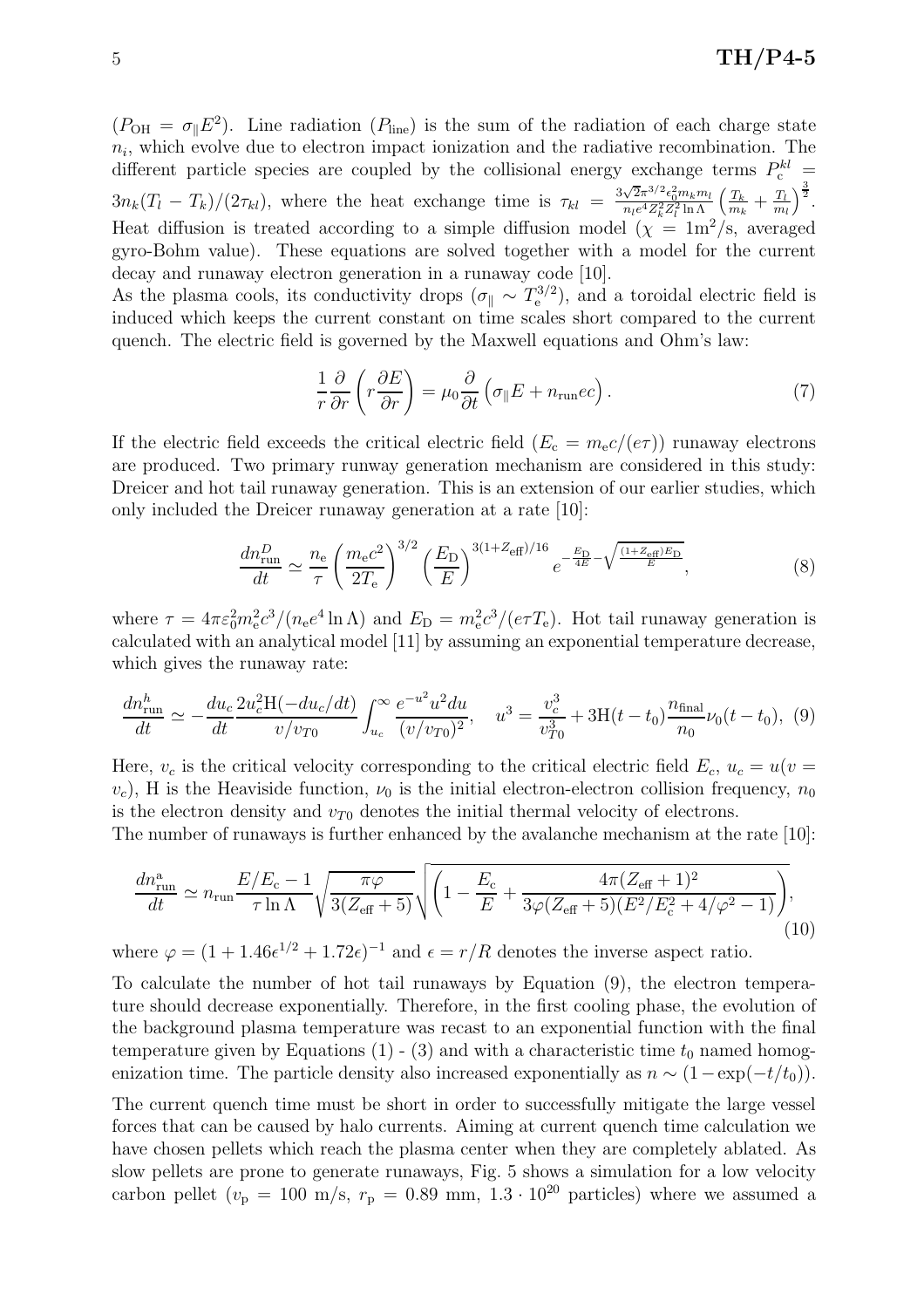

FIG. 5: A simulation of a carbon pellet with  $r_p = 0.89$  mm  $(1.3 \cdot 10^{20}$  particles) and  $v_p = 100$  m/s. Evolution of the temperature on short (a) and long time scale (b). The density increase is too small to compensate for the temperature drop, so Dreicer and hottail runaways will be generated. (c) Initial radial profile of the Ohmic current density and the post-disruption runaway current density. (d) The total current falls on a slow time scale of several seconds, which gives the avalanche mechanism time to produce a considerable runaway current.

homogenization time of  $t_0 = 0.5$  ms. During the current quench 14% of the initial plasma current has been transformed to runaway current, therefore carbon is not a good candidate to mitigate disruptions.

Due to large radiation losses, impurity pellets can cool the plasma considerably, but in the same time their injection might lead to runaway generation. Impurity doped deuterium pellets can combine the advantages of the deuterium and impurity pellets; they cool the plasma effectively, which shortens the current quench, and increase the density, which reduces the runaway generation. Therefore, a simulation with a carbon doped deuterium pellet  $(r_p = 1.6 \text{ mm}, v_p=1000 \text{ m/s})$  in a JET like plasma will be detailed here. In this case we assumed a particle homogenization time of  $t_0 = 0.1$  ms. Fig. 6 shows the initial cooling caused by a pellet with 1% carbon. The red line denotes the initial electron temperature and the blue line shows the flux surface averaged temperature of the background plasma electrons when the pellet leaves its cloud. The pellet cloud has a cooling effect that can be several hundreds of electronvolts. The black curve on Fig. 6(a) shows the electron temperature after homogenization. The high ablation rate of the doped pellet will result a huge density increase (Fig. 6(b)).

Fig. 7 shows the simulated temperature change at  $r/a = 0.5$ . The initial high radiation cools the plasma during and after the homogenization, but as the carbon atoms become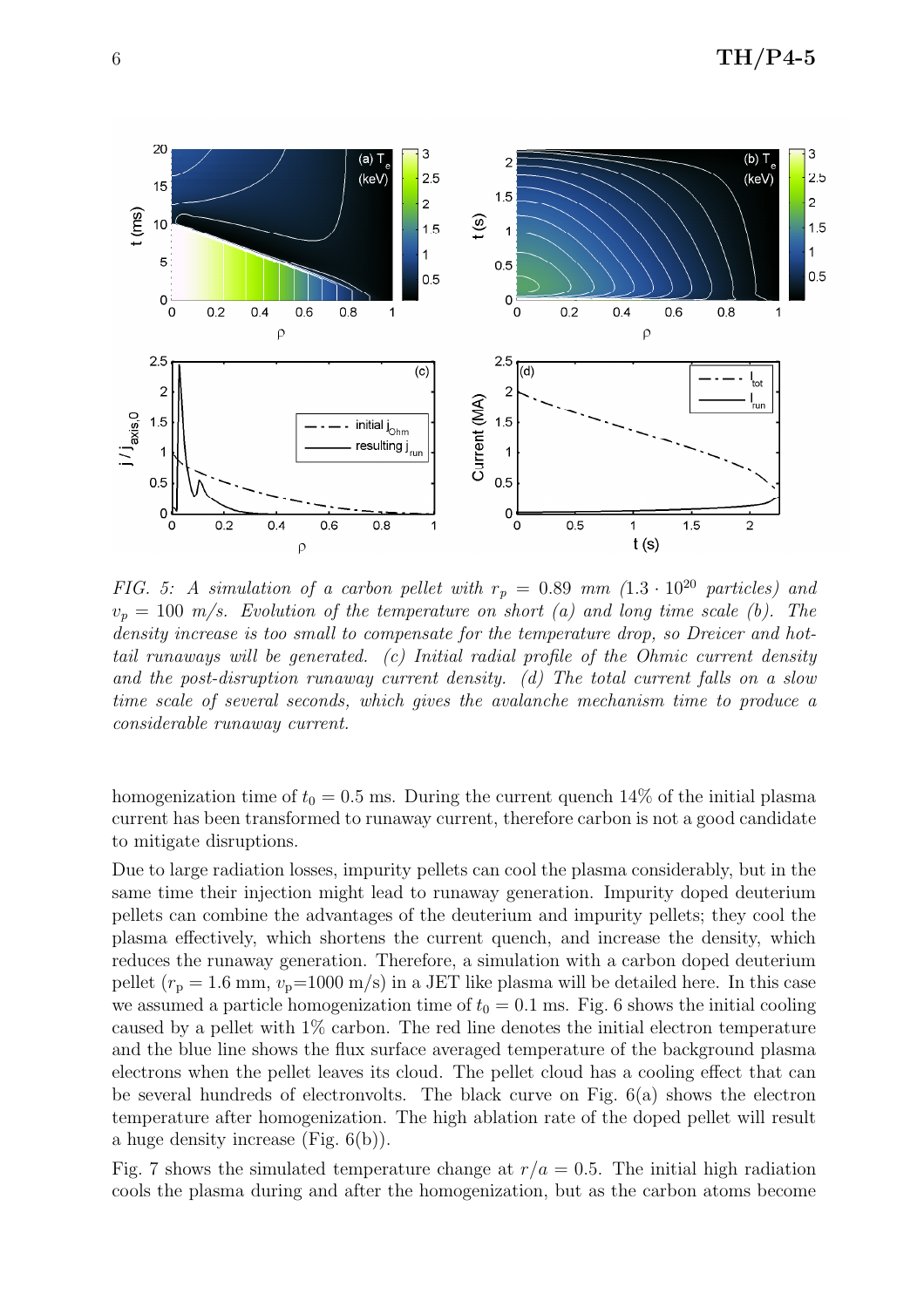fully ionized, the strong Ohmic heating starts to reheat the plasma. On this long time scale, only heat diffusion can compete with Ohmic heating and cool the plasma.

As the temperature drops the electric field exceeds the initial critical field, but the density increases sufficiently to suppress runaway generation. However, the current quench time is too long, because of the Ohmic heating, see Fig 8. The sublimation energy of carbon is much higher than for deuterium, so the size of the carbon pellet needed in order to reach the plasma center is smaller than the required size of deuterium or carbon doped deuterium pellets. However, the carbon and carbon doped pellets both cool the plasma to low temperatures, but in the case of carbon doped pellets the electron density is strongly increased and no runaways are produced. Carbon pellets on the other hand give considerably lower density, and runaways can easily be produced. The temperature after the thermal quench caused by fast carbon pellets or carbon doped deuterium pellets is too high to lead to a sufficiently short current quench, even in the cases where no runaways are produced.



FIG. 6: The cooling and material deposition for a 1% carbon doped deuterium pellet with  $r_p = 1.6$  mm,  $v_p = 1000$  m/s

### 4. Conclusion

The present work has shown that pellet injection is a promising tool not only for fuelling, but also for ELM and disruption mitigation. In present day devices such as ASDEX Upgrade and JET all injected deuterium pellets trigger ELMs. The pellet triggers an ELM before it reaches the pedestal top. The minimum particle content of pellets reaching



FIG. 7: Simulations for a 1% carbon doped deuterium pellet with  $v_p = 1000$  m/s and  $r_p = 1.6$  mm at  $r/a = 0.5$ . Time evolution of the (a) temperature of electrons, background ions and pellet ions; (b) of the radiation, ionization and ohmic heating power densities. The pellet enters the flux-tube at  $t=0$ . The power densities are shown after the time when the pellet has left the flux-tube at  $t = 0.02$  ms. (c) The different ionization stages of carbon.